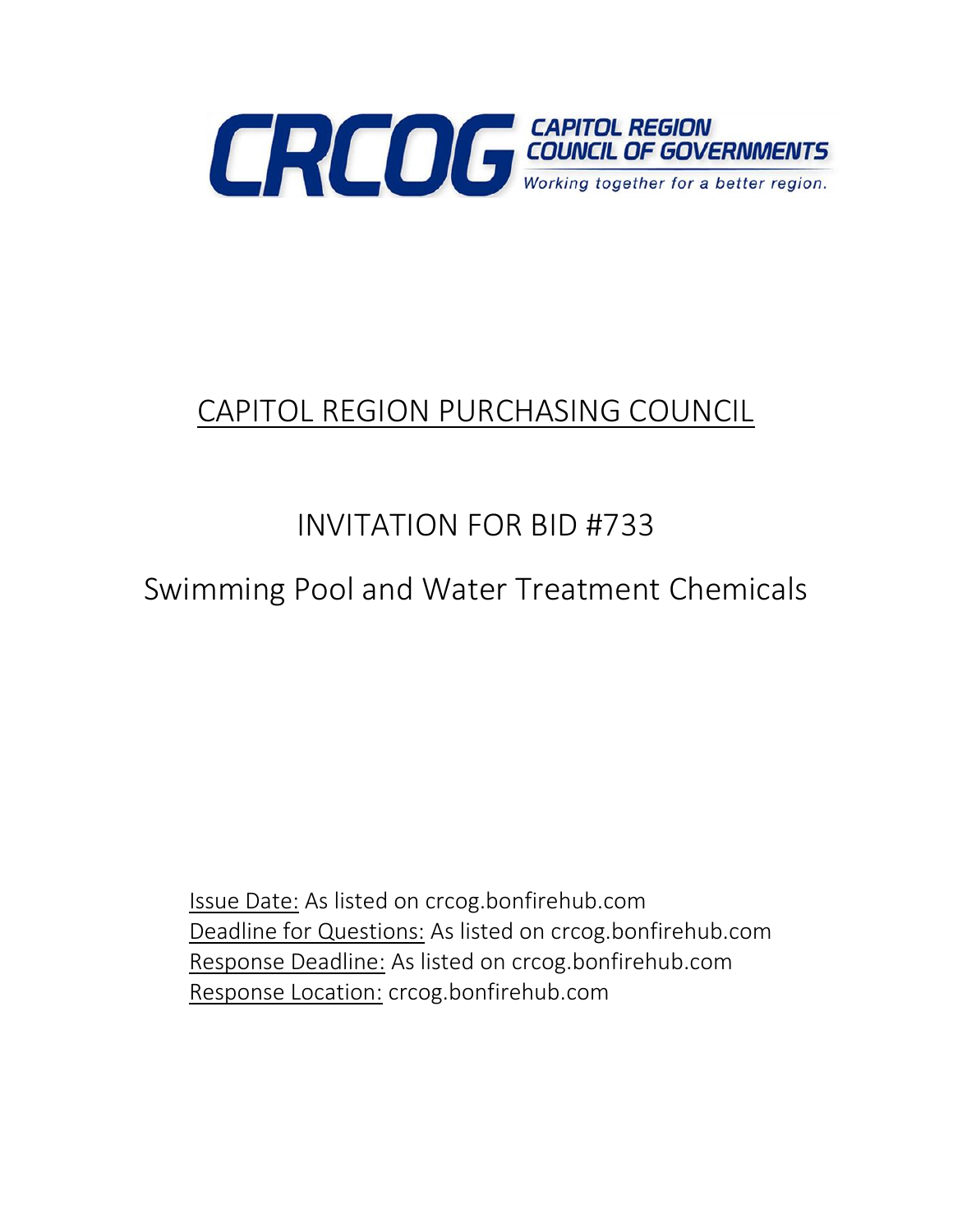# I. MODIFICATIONS TO GENERAL TERMS AND CONDITIONS

### **INTENT**

The Capitol Region Purchasing Council (CRPC), on behalf of certain Capitol Region towns, boards of education, and agencies, requests bids for the procurement of **Swimming Pool & Water Treatment Chemicals** for the period commencing April 1, 2022 and ending March 31, 2023. Each respective CRPC member will make its own awards and payments according to the terms and conditions set forth in these specifications. A written order from each awarding CRPC member will be required before any deliveries commence.

### **PRODUCT SPECIFICATIONS**

The applicable products of the bid proposal shall meet the referenced standards of the American Water Works Association (AWWA). If requested by any of the participating entities, the successful contractor(s) shall furnish written certification that the product(s) supplied meet the applicable AWWA standard(s).

NOTE: Copies of AWWA Standards may be obtained from:

American Water Works Association 6666 West Quincy Avenue Denver, CO 80235 Telephone: (303) 794-7711 Fax: (303) 794-7310

### **SAFETY SHEET REQUIREMENT**

All contractors must supply, at no cost to the participating entities, Material Data Safety Sheets for any chemical, especially toxic or hazardous compounds.

### **TESTING**

The participating entities reserve the right to have chlorine tested upon request for appropriate concentration levels at the site of delivery. The vendor shall bear the cost of all such tests and deliveries may be refused if concentration levels do not meet specifications.

### **SPILLAGE**

Any spillage at the time of delivery will be the responsibility of the vendor and any costs to repair resultant damages or any penalties assessed against a member agency because of pollution resulting from such spillage shall be borne by the vendor.

### **SODIUM HYPOCHLORITE SOLUTION – For Disinfection – shall meet AWWA Standard B300 of current issue**

Sodium Hypochlorite Solution as described is intended for use in water purification and shall be of High Concentration Industrial type. It shall be free from impurities which shall affect its proper usage and enhance its decomposition. It shall be a clear, greenish-yellowish liquid, free from sediment or suspended matter. It shall be miscible with cold distilled water. It shall be 12.5% or 15% chlorine by weight.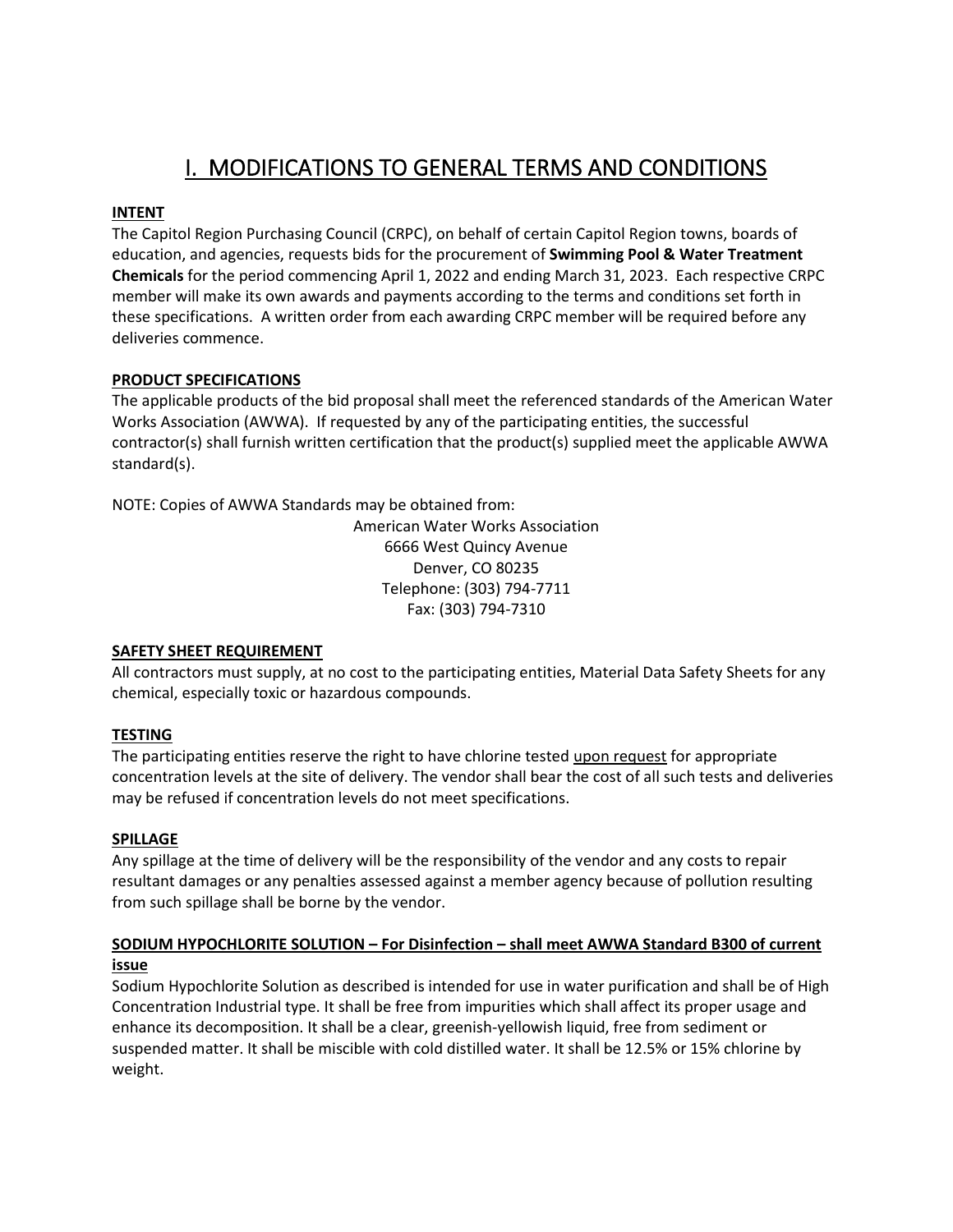Sodium Hypochlorite Solution shall be packed in containers which comply with the regulations of the U.S. Department of Transportation for the transportation of explosive and other dangerous articles. Sodium Hypochlorite shall be delivered in five-gallon plastic carboys, 55 gallon drums or in bulk.

### **CALCIUM HYPOCHLORITE – For Disinfection – shall meet AWWA Standard B300 of current issue**

Calcium Hypochlorite is intended for water treatment purposes and to have 70% available chlorine, by weight HTH, Hi-test, Perchloron or equivalent. It is to be furnished in granular form as specified. 100 pound drums.

### **ALUMINIUM SULFATE – For Coagulation – shall meet AWWA Standard B403 of current issue**

Aluminium Sulfate (alum) shall be for water treatment purposes. It is to be furnished in 100 pound, moisture-proof bags (granular form).

### **SODA ASH – For Softening – shall meet AWWA Standard B201 of current issue**

Soda Ash (Sodium Carbonate) technical grade over 50% light ash; over 95% Na<sub>2</sub>CO<sub>3</sub>. It is to be furnished in 60 pound moisture-proof bags and in bulk.

### **DIATOMITE FILTER MEDIUM**

Material of diatomite filter shall be Johns-Manville Celite #545 or equal. To be packed in 50 pound bags. (Diatomaceous Earth)

### **ALGICIDE**

Algicide is to be liquid, 10% solution in one-gallon containers.

### **PHENOL RED INDICATOR**

To be furnished in pint containers

### **MURIATIC ACID – Shall meet ASTM Standards Specifications E1146 of current issue**

Bids are requested for 1 gallon and 15 gallon containers.

### **SODIUM METABISULFITE SOLUTION 38% TO 40%**

Bids are requested for bulk purchases and 55 gallon drums.

### **CYANURIC ACID (POOL CHLORINE STABILIZERS**

To be furnished in pounds

**CALCIUM CHLORIDE – For scale and corrosion control – shall meet AWWA Standard B550 of current issue**

Granular or flaked – packed in 50 pound waterproof bags.

**SODIUM BICARBONATE – Shall meet ASTM Standard Specification D928 of current issue**

Packed in 50 pound bags.

### **SUPER BLUE CRYSTAL CLEAR**

To be furnished in one-half gallon containers

### **POTASSIUM PERMANGANATE – For taste and odor control – shall meet AWWA Standard B603 of current issue**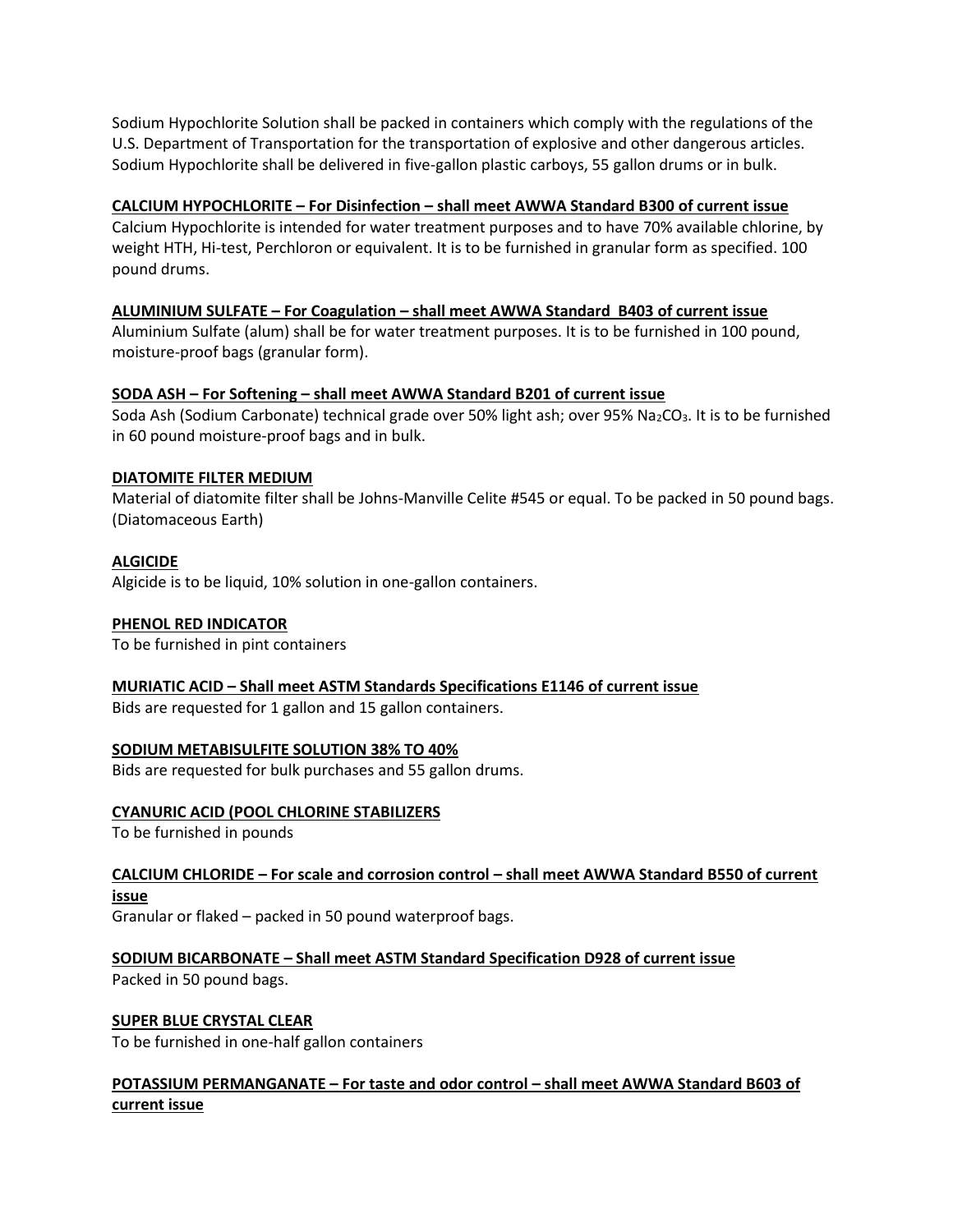Free-flowing grade in 55 pound drums.

### **SODIUM HYDROXIDE 50%/25% SOLUTION**

Bids are requested for 50% solution in 50 gallon drums and 25% in bulk.

### **SODIUM THIO SULFATE**

100 pound bags

# **POTASSIUM HYDROXIDE – For scale and corrosion control – shall meet AWWA Standard B511 of**

### **current issue**

45% caustic potash commercial grade to be furnished in 660 pound containers (55 gallon drums)

**PH PLUS** 50 pound pails

**PH MINUS** 50 pound pails

### **CHLORINE NEUTRALIZER**

40 pound pail

### **TEST KITS**

Per kit

### **PULSAR PLUS BRIQUETTES CALCIUM HYPOCHLORITE, 65% ACTIVE**

### **SODIUM PERMANGANATE**

Bids are requested for 50 gallon drums or 250 gallon totes.

### **ZETAG 7587 DRY POLYMER**

Bids are requested for 56 pound bags.

### **WINTER TABS (Chlorine tablets without cyanuric acid)**

Bids are requested in pounds

### **NON-COPPER ALGICIDE**

Bids are requested in gallons.

### **FRESH N KLEAR**

Monopersulfate with sodium carbonate, 25 pound buckets.

### **SEA KLEAR**

Natural H<sub>2</sub>0 clarifier, twelve 1 quart bottles per case.

### **GRANULAR CHLORINE**

### **NON-TOXIC ANTIFREEZE**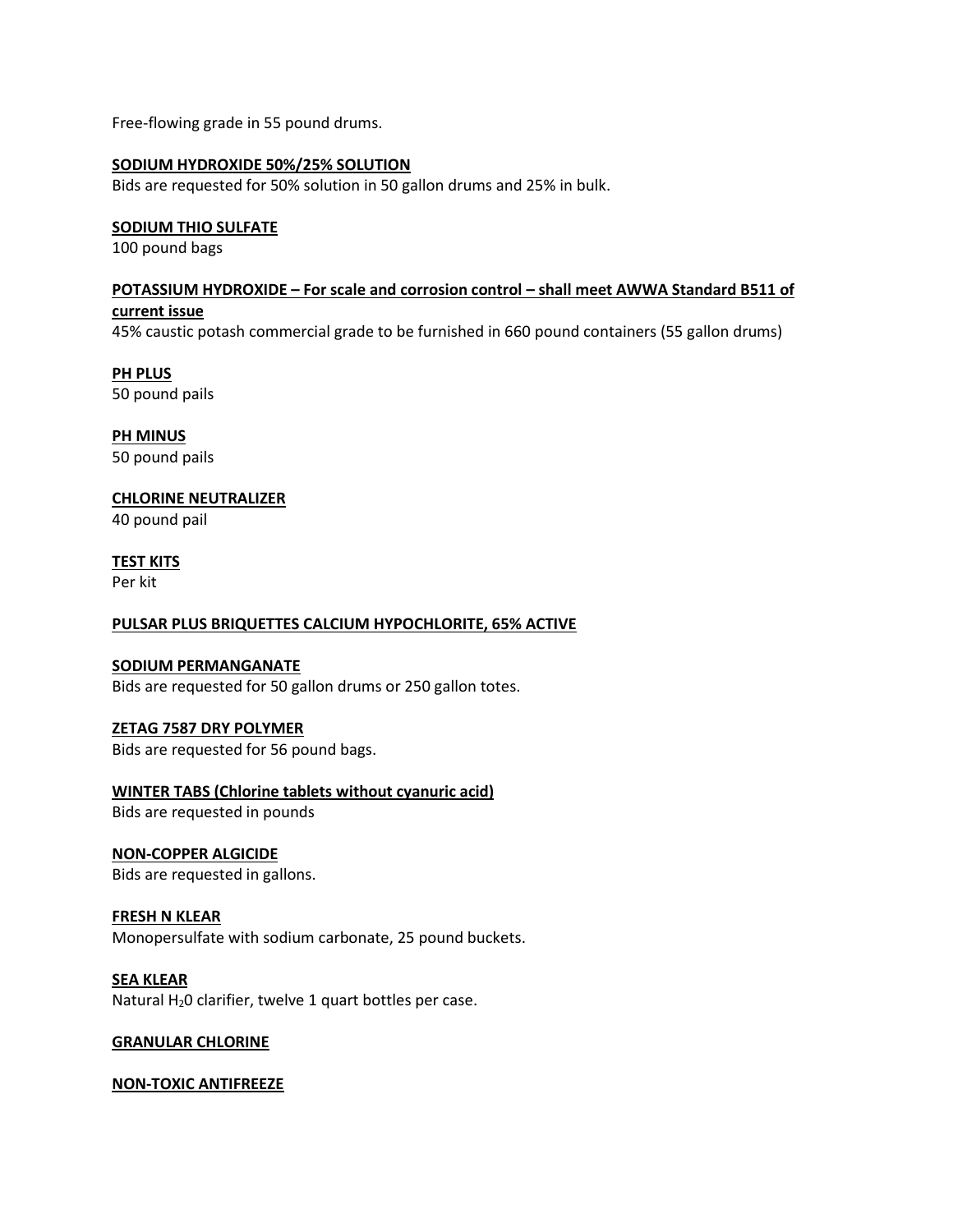**SODIUM BI-SULFITE (NaSO3) 38% SOLUTION**

**SODIUM HYPOCHLORITE (NaOCL) 15% SOLUTION**

**POLY ALUMINUM CHLORIDE (liquid) (PACL)**

**SODIUM PERMANGANATE (NaMnO4) SOLUTION** 

**POLYMER STAFLOC 128**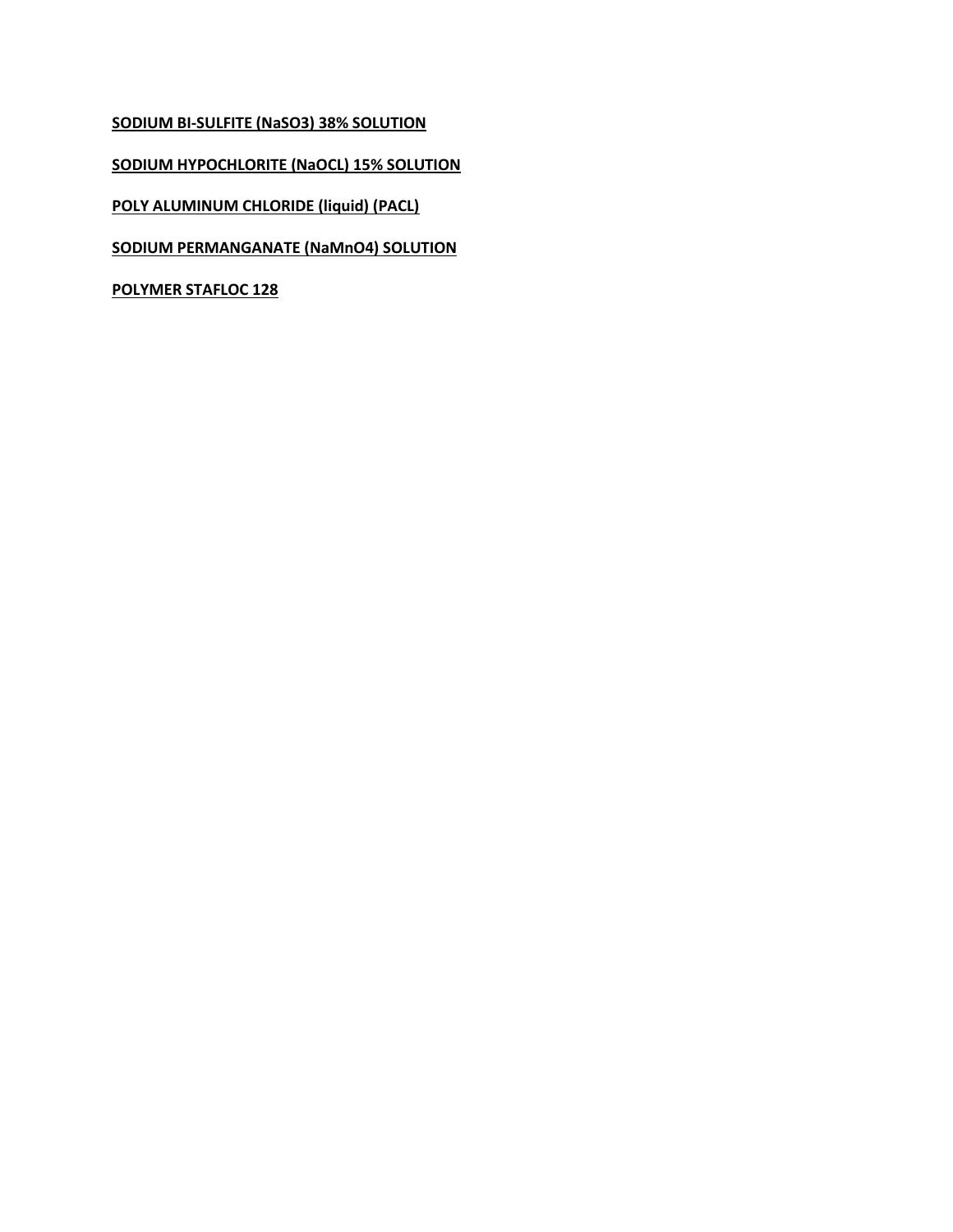# II. STANDARD BID AND RFP TERMS AND CONDITIONS

# PURCHASING COUNCIL PURPOSE

The Capitol Region Purchasing Council ("CRPC") is a purchasing cooperative, acting under the auspices of the Capitol Region Council of Governments ("CRCOG"), which attempts to provide volume-based discounts to its Member Agency base through various cooperative procurement initiatives. To date, some 115 towns, boards of education and agencies across the State (38 of which are located in the Greater Hartford area) are eligible to take advantage of the Council's services.

# BID FORMS/SUBMISSION OF BIDS

The CRPC uses Bonfire for the notification and dissemination of all solicitations. The receipt of solicitations through any other company may result in your receipt of incomplete specifications and/or addenda which could ultimately render your bid non-compliant. The CRPC accepts no responsibility for the receipt and/or notification of solicitations through any other company.

No oral, telegraphic or telephonic submittal will be accepted. IFB's, RFP's, RFQ's and RFI's shall be submitted in electronic format via **Bonfire.** All Invitations for Bid (IFB), Requests For Proposals (RFP), Requests For Quotes (RFQ), Requests For Information (RFI) submitted electronically via Bonfire shall remain locked until official date and time of opening as stated in the Special Terms and Conditions of the IFB, RFP, RFQ and/or RFI. A formal, in-person bid opening will not be held.

# EXCEPTIONS TO SPECIFICATIONS

Vendors are directed to make sure that they understand the terms and conditions as specified in this Invitation for Bid. Unless exceptions to any of the terms and conditions, including pricing, are specified as part of the bid response, it will be expected that all terms and conditions expressed herein are acceptable and shall govern resulting contracts. Any variance from specifications, including product substitutes (as well as replacements for discontinued items) and pricing units (pounds, 50 lb bags vs. 100 lb bags, etc.) must be clearly noted in the vendor's bid response.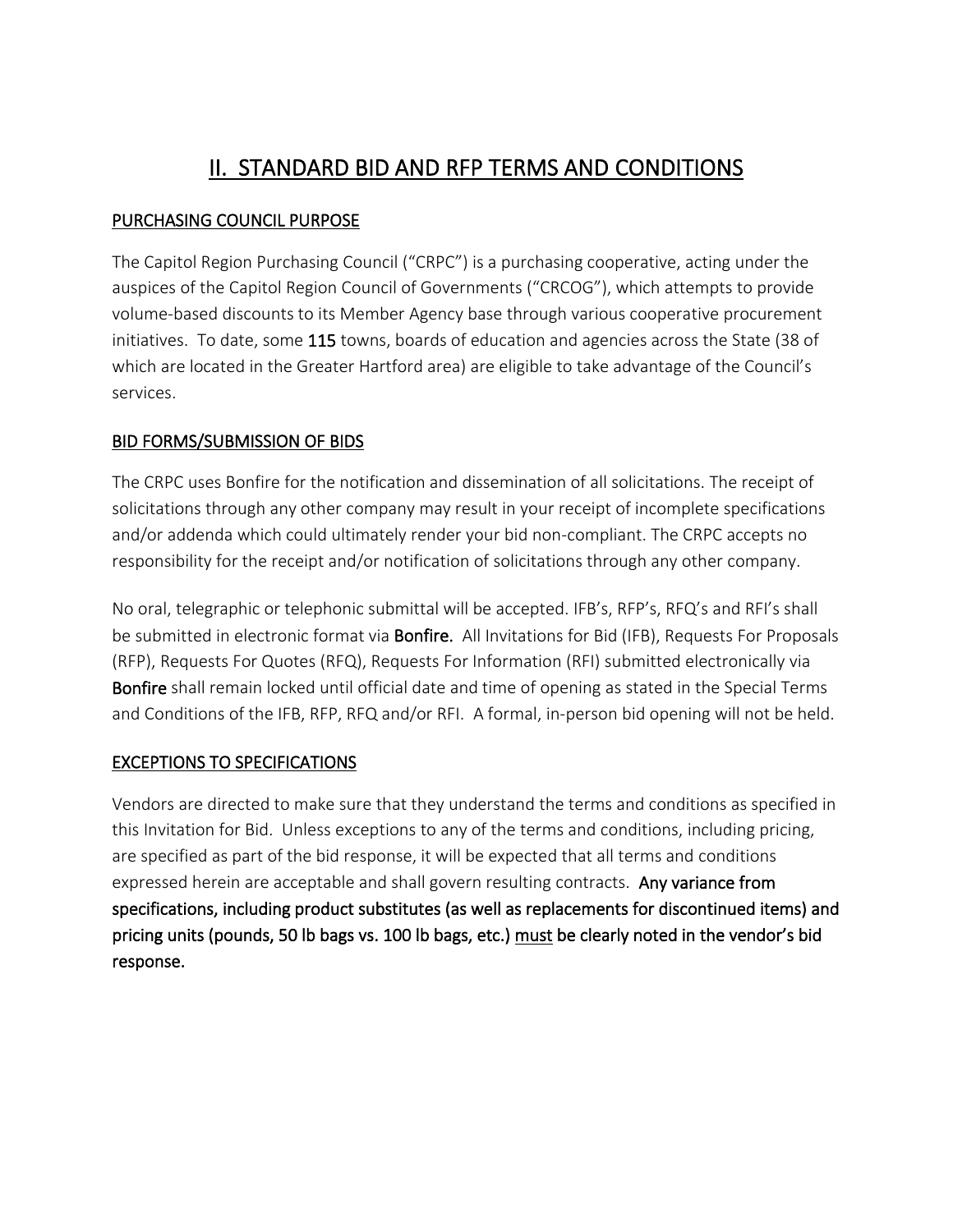# SUBSTITUTION FOR NAMED BRANDS

Should brand name items appear in this bid, the bidder must make available specifications on any substitutions, and explain how the substitution compares with the named brand's specifications.

# BID AWARD

A bid award, in the form of a purchase order issued to a participating vendor, shall be made by each respective Member Agency to the lowest responsible bidder(s). The lowest responsible bidder is that person or firm whose bid to perform the work is lowest, who is qualified and competent to do the work, whose past performance of work is satisfactory to the Member Agency and whose bid documents comply with the procedural requirements stated herein. The award process may also include additional considerations such as the information provided on the bid forms and the bidder's perceived ability to fulfill his/her obligations as prescribed by these specifications. Each bidder must be prepared to show evidence of having satisfactorily carried out a similar contract, as inability to do so may be cause for rejection.

# CONTRACT EXTENSION

Contracts may be extended by mutual agreement of the parties – for bids with a one year contract period, a one year extension will be permitted if there is mutual agreement; for bids with a two year contract period, a two year contract extension will be permitted if there is mutual agreement. All extensions shall be completed before the next bid invitation is issued. A schedule of bid invitations and openings is posted on the CRPC website.

# ESTIMATED QUANTITIES

The quantities as listed herein are estimates only and have been provided for the purpose of competitive bidding. Actual quantities will be contingent upon the total number of Member Agencies that decide to make an award from this bid (as participation is voluntary) and the needs of the using departments in the various Member Agencies.

# INCLUSION OF NON-PARTICIPATING TOWNS AND BOARDS OF EDUCATION

Any Member Agency, current or future, within the CRPC shall be allowed to participate in this bid during the life of the contract, even if it is not listed amongst the bid participants.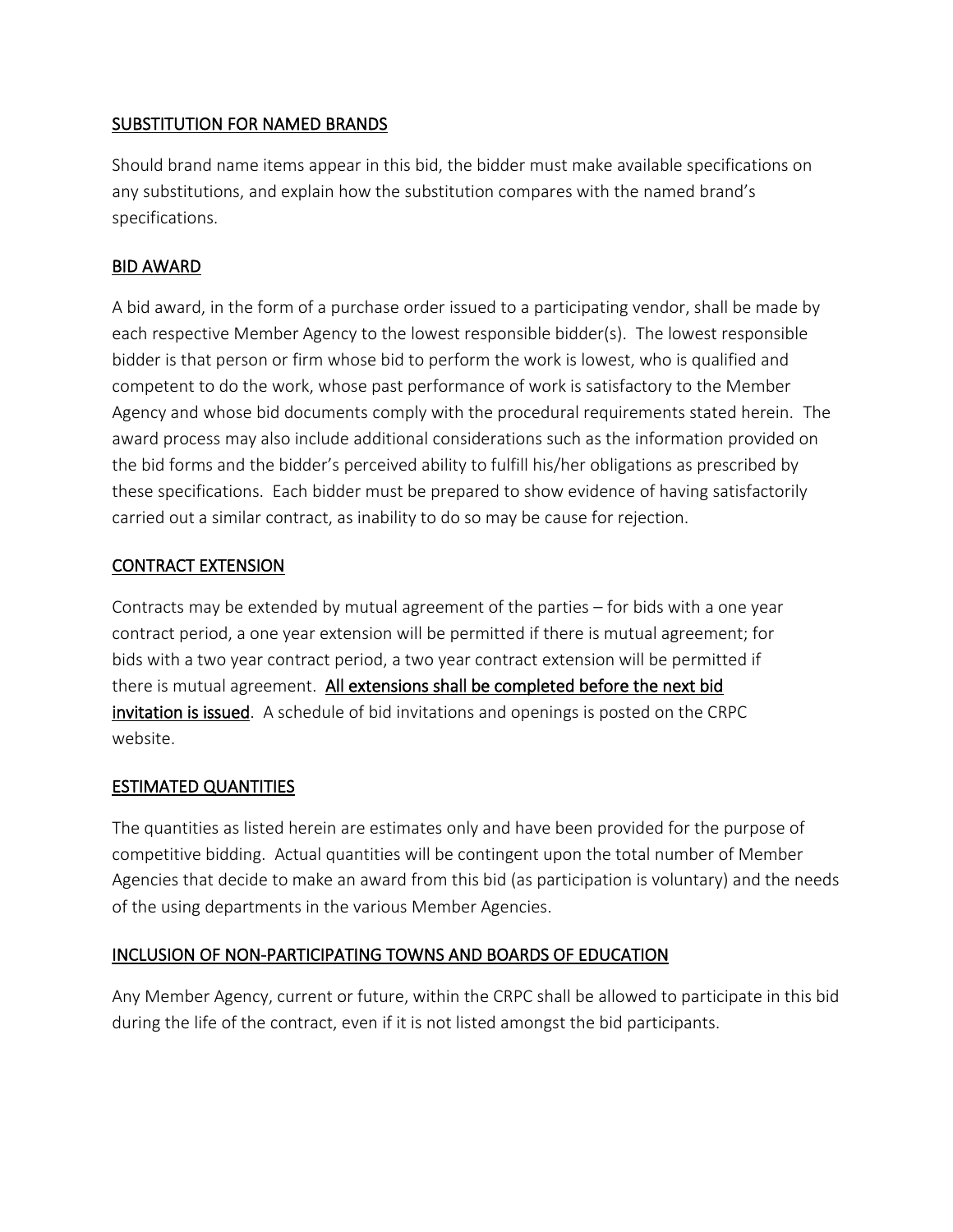### WITHDRAWAL OF BIDS

No bid submitted may be withdrawn, in whole or in part, without the written consent of the CRPC.

# REJECTION AND/OR CANCELLATION OF BIDS

The CRPC reserves the right to reject or cancel any and all bids, or any part of any or all bids, if such action is deemed to be in its best interest to do so.

# RIGHT TO WAIVE ANY INFORMALITY

The cooperating Member Agencies reserve the right to waive any informality in a bid when such a waiver is in their best interest.

# BID PRICES

All prices bid must be on the basis of F.O.B. delivery point, unloaded inside, unless otherwise indicated in the proposal. A bid on any other basis than that indicated in the proposal may be considered informal. Note: CRPC strictly prohibits the unilateral imposition of additional surcharges (fuel, delivery, etc.) on the participating communities at any point during the contract period. Prices bid shall apply throughout the term of the contract and will be construed as allinclusive.

# TAXES

Member Agencies are exempt from the payment of any sales, excise or federal transportation taxes. The prices bid, whether a net unit price or a trade discount from catalog list prices, must be exclusive of taxes and will be so construed.

# **BILLING**

Billing shall be made to each bid participant according to the terms set forth on each purchase order.

# 1% ADMINISTRATIVE FEE

The Capitol Region Council of Governments uses Bonfire to distribute and receive bids and proposals. Responding vendors agree to pay to the CRCOG an administrative fee of one percent (1%) of the total ordered amount of all contracts for goods and/or services awarded to the vendor. This fee shall be submitted by the vendor to CRCOG on a quarterly basis along with a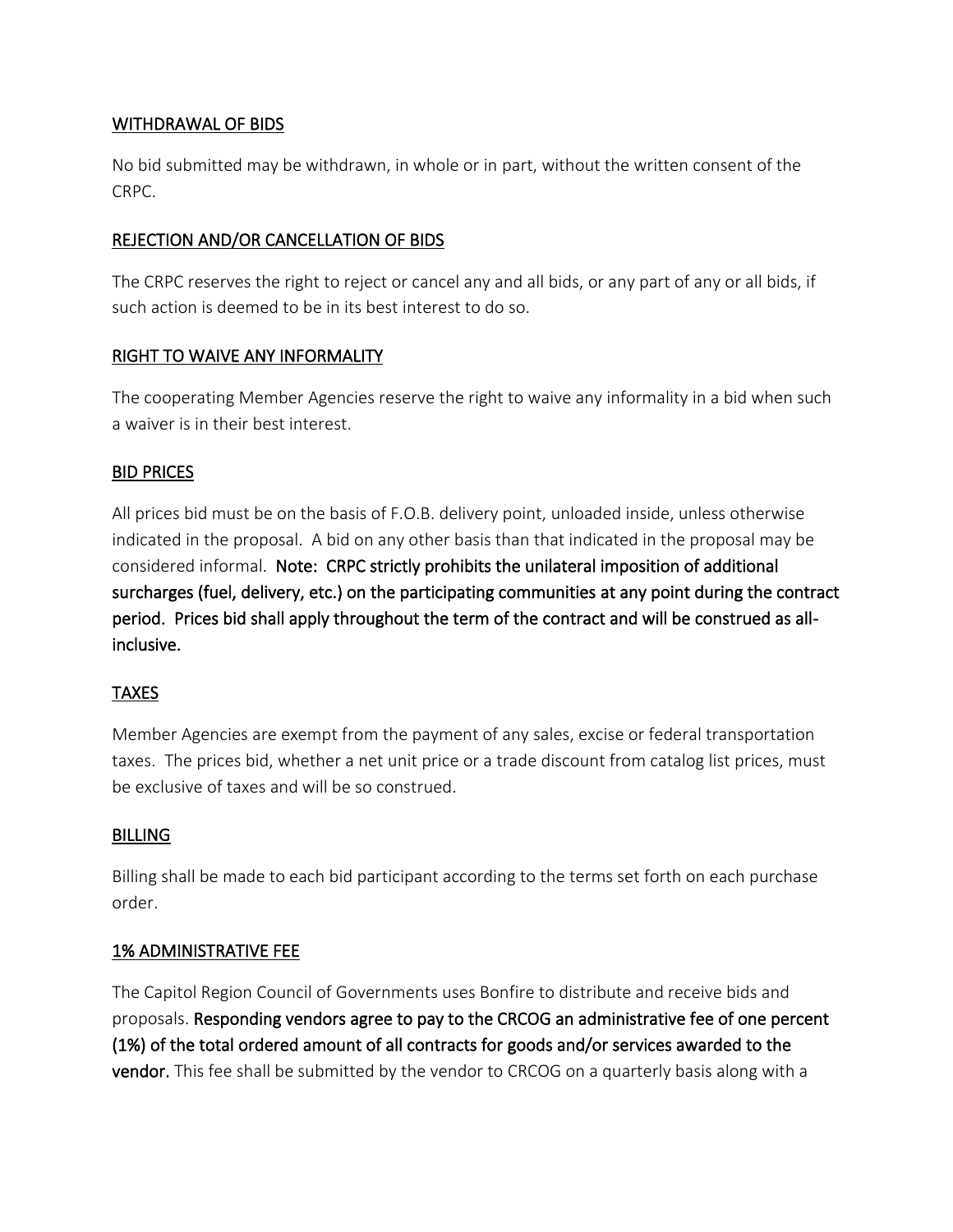report on awards made by Member Agencies and purchase orders issued by CRPC members to vendors. The fee shall be payable for all CRPC bids unless specifically exempted by the CRPC.

# The fee and report shall be submitted as a check to made to the order of "Capitol Region Council of Governments" and mailed to:

Capitol Region Council of Governments Attn: Kim Bona 241 Main Street, 4th Hartford, CT 06106

# REPORTING REQUIREMENTS

All orders placed on CRPC bids shall be reported to the Capitol Region Council of Governments on a monthly or quarterly basis. Vendors are responsible for submitting purchase orders to the CRCOG via email to [kbona@crcog.org](mailto:kbona@crcog.org) .

# FAILURE TO COMPLY

All awarded vendors must comply with the 1% Administrative Fee and Reporting Requirements outlined in the CRPC General Terms and Conditions. Failure to comply within 60 days of orders and/or awards by CRPC members may result in the vendor being restricted from participating in future bids.

# DELIVERY ARRANGEMENTS AND REQUIREMENTS

No delivery shall become due or be acceptable without a written order issued by the Member Agency concerned. Such order will contain the quantity, time of delivery and other important data.

# **REFERENCES**

Upon request, vendors shall supply the names of other customers (preferably municipalities) to interested Member Agencies.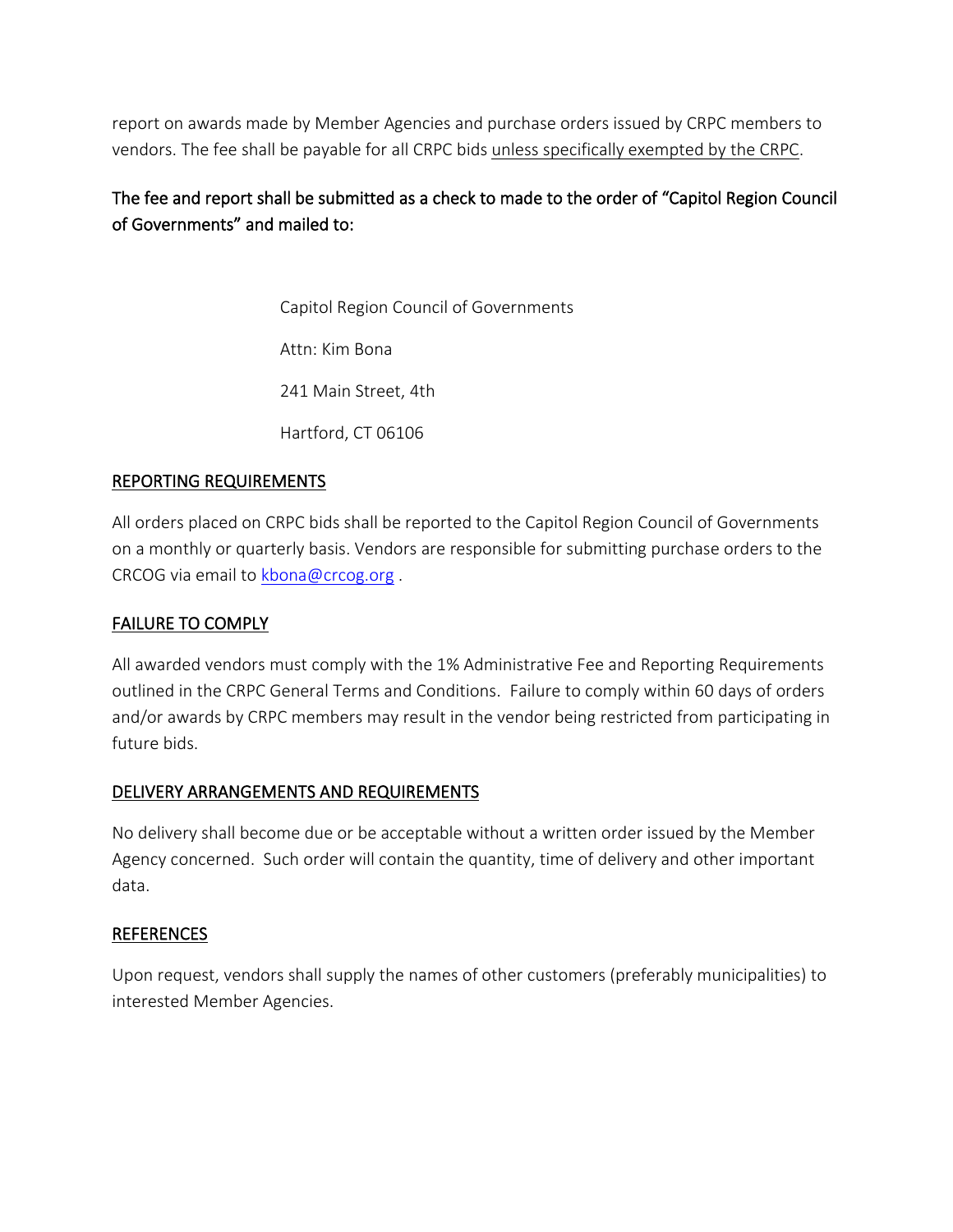# BIDDER PERFORMANCE/LIABILITY FOR DELIVERY FAILURES

Failure of any successful bidder to adhere to specifications, prices, terms or conditions of their agreement during the course of the contract period may preclude such bidder from bidding on future CRPC bids in addition to any action that Member Agencies may take as a result of the vendor's failure to perform. It should be noted that the awarded vendor shall assume full responsibility for the negligence of any sub-contractor(s) utilized to fulfill any and all obligations under resulting contracts.

Moreover, if the contractor fails to make proper delivery within the time specified or if the delivery is rejected by the Member Agency, the Member Agency may obtain such commodities or any part thereof from other sources in the open market or on contract. Should the new price be greater than the contract price, the difference will be charged against the contractor. Should the new price be less, the contractor shall have no claim to the difference.

# INSURANCE REQUIRED OF SUCCESSFUL BIDDERS

The Successful bidder shall furnish a certificate of insurance which includes the coverages and limits set forth below; identifies the Member Agency as an additional insured; and provides for at least ten (10) days prior notice to the Member Agency of cancellation or non-renewal. Coverage is to be provided on a primary, non-contributory basis:

- a. General Liability Insurance, including Contractual Liability Insurance and Products/Completed Operations Insurance issued by an insurance company licensed to conduct business in the State of Connecticut with: limits not less than \$1,000,000 for all damages because of bodily injury sustained by each person as the result of any occurrence and \$1,000,000 bodily injury aggregate per policy year; and limits of \$500,000 for all property damage aggregate per policy year or a limit of \$1,000,000 Combined Single Limit (CSL). A Waiver of Subrogation shall be provided. All, if any, deductibles are the sole responsibility of the contractor to pay and/or indemnify.
- b. Automobile Liability Insurance issued by an insurance company licensed to conduct business in the State of Connecticut with: limits not less than \$1,000,000 for all damages because of bodily injury sustained by each person as a result of any occurrence and \$1,000,000 aggregate per policy year; and limits of \$500,000 for all damages because of property damage sustained as the result of any one occurrence or \$1,000,000 Combined Single Limit (CSL). All, if any, deductibles are the sole responsibility of the contractor to pay and/or indemnify.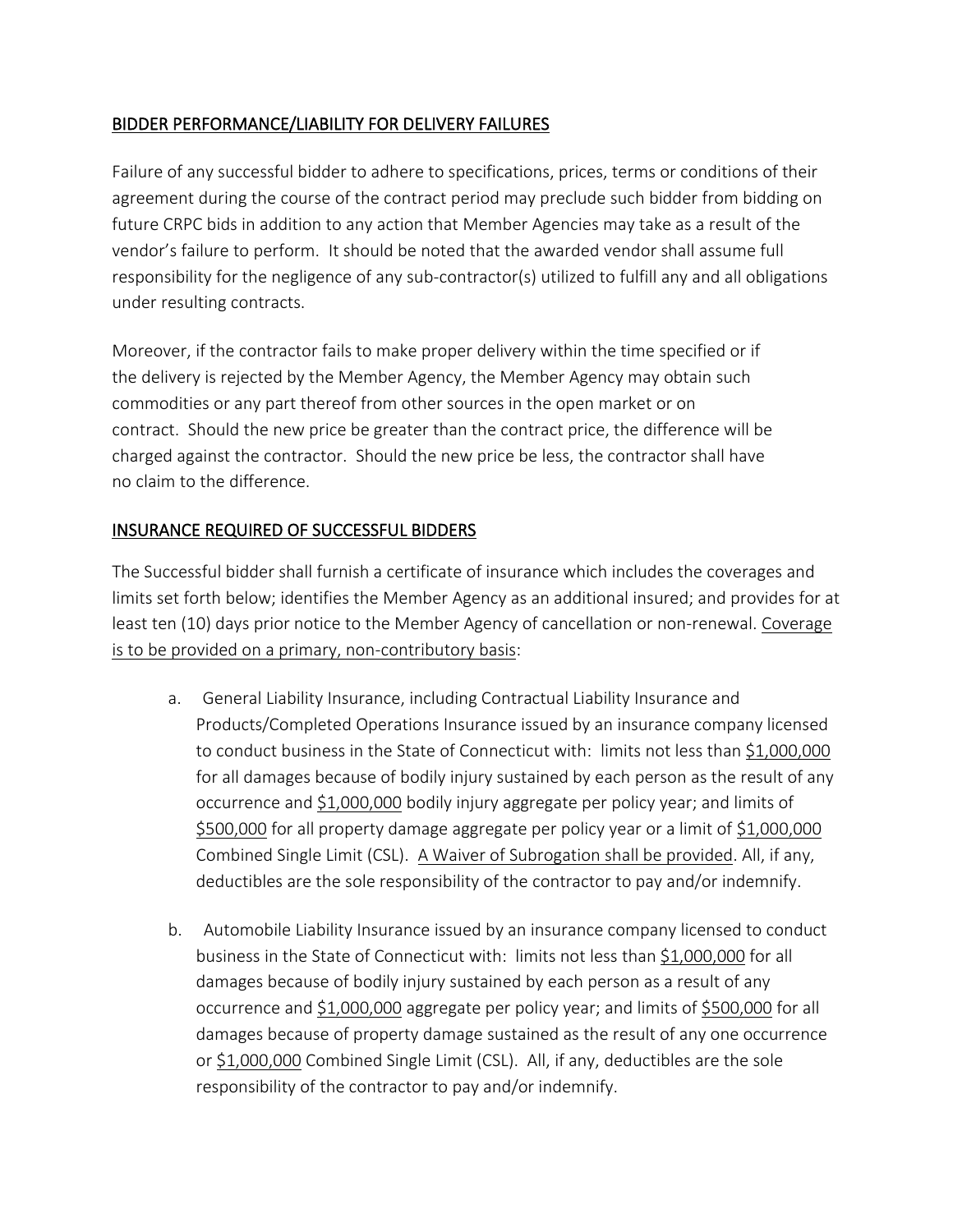c. Worker's Compensation Insurance in accordance with Connecticut State Statutes.

The insurance requirements listed above are minimum requirements for successful bidders. Awarding agencies may require higher insurance limits.

# FOR THE TOWN OF WEST HARTFORD ONLY

Please see the Attachment concerning the town's insurance requirements.

# FUTURE BID INVITATIONS

Future bid invitations may not be sent to vendors who do not bid on this invitation, unless they specifically request that their names be continued on the invitation list.

# EQUAL EMPLOYMENT OPPORTUNITY/AFFIRMATIVE ACTION

The CRPC, an affiliate of the CRCOG, subscribes to the CRCOG's policy of Equal Employment Opportunity and Affirmative Action, and pledges to lend its support and cooperation to private and public agencies who are promoting public policy in this vital area of human relations. Vendors will be required to sign the certificate incorporated in the bid document relative to Equal Employment Opportunity and Minority/Female Business Enterprise (if applicable).

# **SEVERABILITY**

If any terms or provisions of this bid shall be found to be illegal or unenforceable, then such term or provision shall be deemed stricken and the remaining portions of this bid shall remain in full force and effect.

# ADDITIONAL TERMS AND CONDITIONS

The Vendor assigns to CRCOG all rights title and interests in and to all causes of action it may have under Section 4 of the Clayton Act, 15 USC 15, or under Chapter 624 of the general statutes. This assignment occurs when the Contractor is awarded the contract.

Vendor agrees that it is in compliance with all applicable federal, state and local laws and regulations, including but not limited to Connecticut General Statutes Sections 4a-60 and 4a-60a. The Contractor also agrees that it will hold CRCOG harmless and indemnify CRCOG from any action which may arise out of any act by the contractor concerning lack of compliance with these laws and regulations. All purchases will be in compliance with Section 22a-194 to Section 22a-194g of the Connecticut General Statutes related to product packaging.